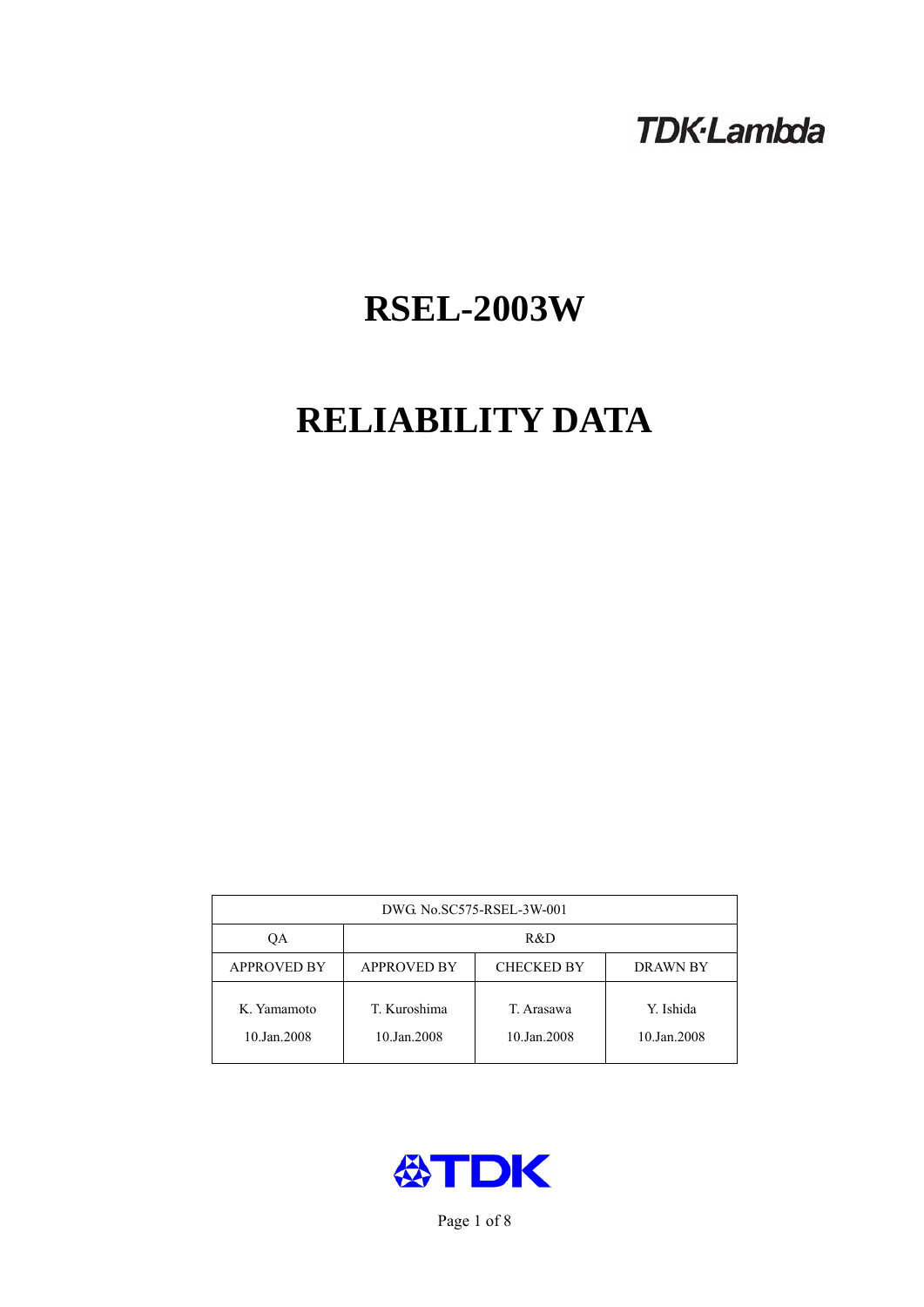#### **RSEL-2003W**

# **I N D E X**

|                                     | Page   |
|-------------------------------------|--------|
| 1. Calculated Values of MTBF        | Page-3 |
| 2. Vibration Test                   | Page-4 |
| 3. Heat Cycle Test                  | Page-5 |
| 4. Humidity Test                    | Page-6 |
| 5. High Temperature Resistance Test | Page-7 |
| 6. Low Temperature Storage Test     | Page-8 |

The following data are typical values. As all units have nearly the same characteristics, the data to be considered as ability values.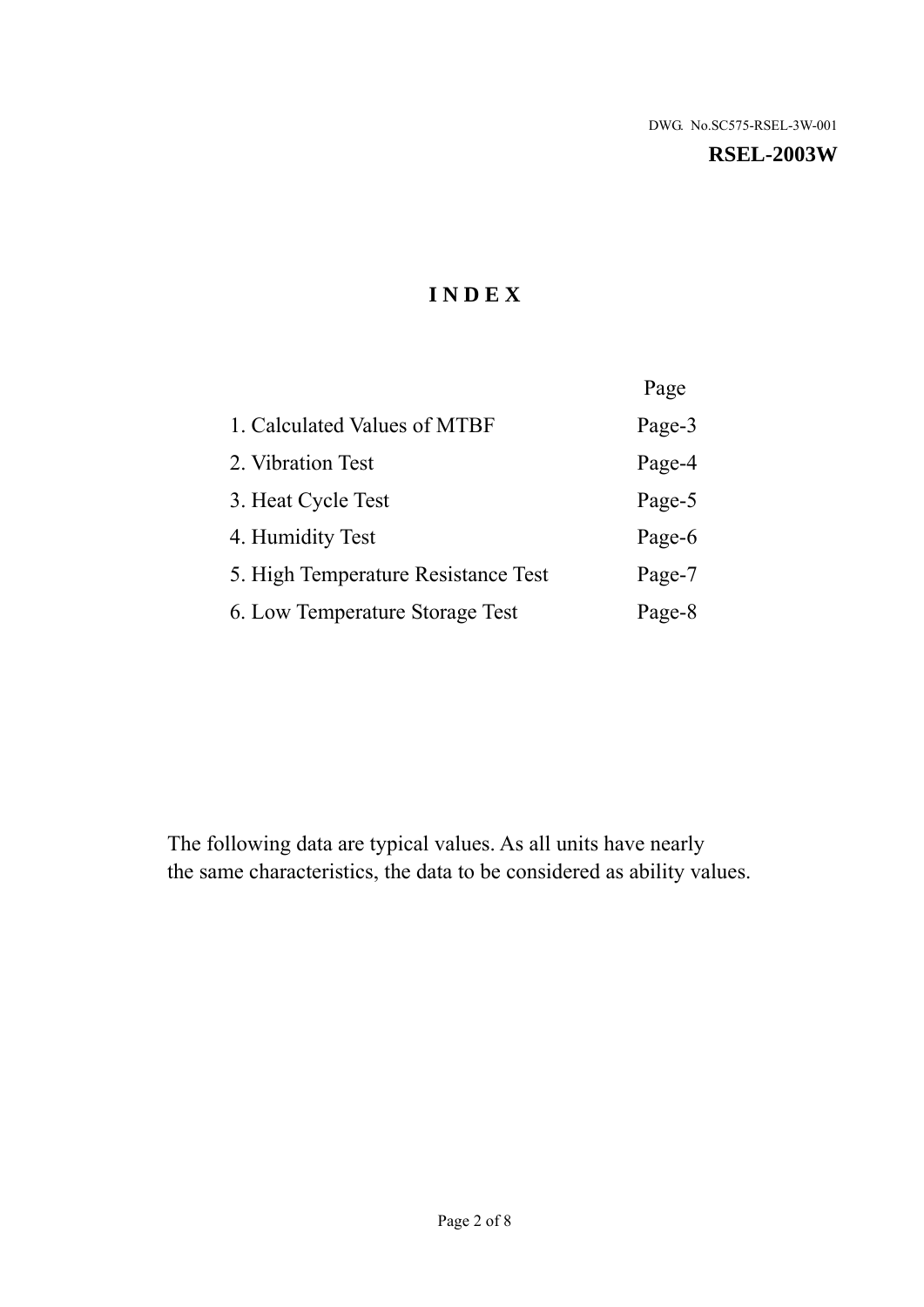#### **RSEL-2003W**

1. Calculated values of MTBF

MODEL : RSEL-2003W

(1) Calculating Method

 Calculated based on parts stress reliability projection of MIL-HDBK-217F NOTICE2.

Individual failure rates  $\lambda$  G is given to each part and MTBF is calculated by the count of each part.

$$
MIBF = \frac{1}{\lambda_{\text{equip}}} = \frac{1}{\sum_{i=1}^{n} N_i (\lambda_G \pi_Q)_i} \times 10^6 \text{ (hours)}
$$

| $\lambda$ equip | : Total equipment failure rate (Failure $/ 10^6$ Hours)                   |
|-----------------|---------------------------------------------------------------------------|
| $\lambda$ G     | : Generic failure rate for the $\hbar$ generic part                       |
|                 | (Failure/ $10^6$ Hours)                                                   |
| Ni              | : Quantity of <i>i</i> th generic part                                    |
| N               | : Number of different generic part categories                             |
| $\pi$ Q         | : Generic quality factor for the <i>i</i> th generic part ( $\pi Q = 1$ ) |

- (2) MTBF Values
	- GF : Ground, Fixed

 $MTBF = 9,978,048$  (Hours)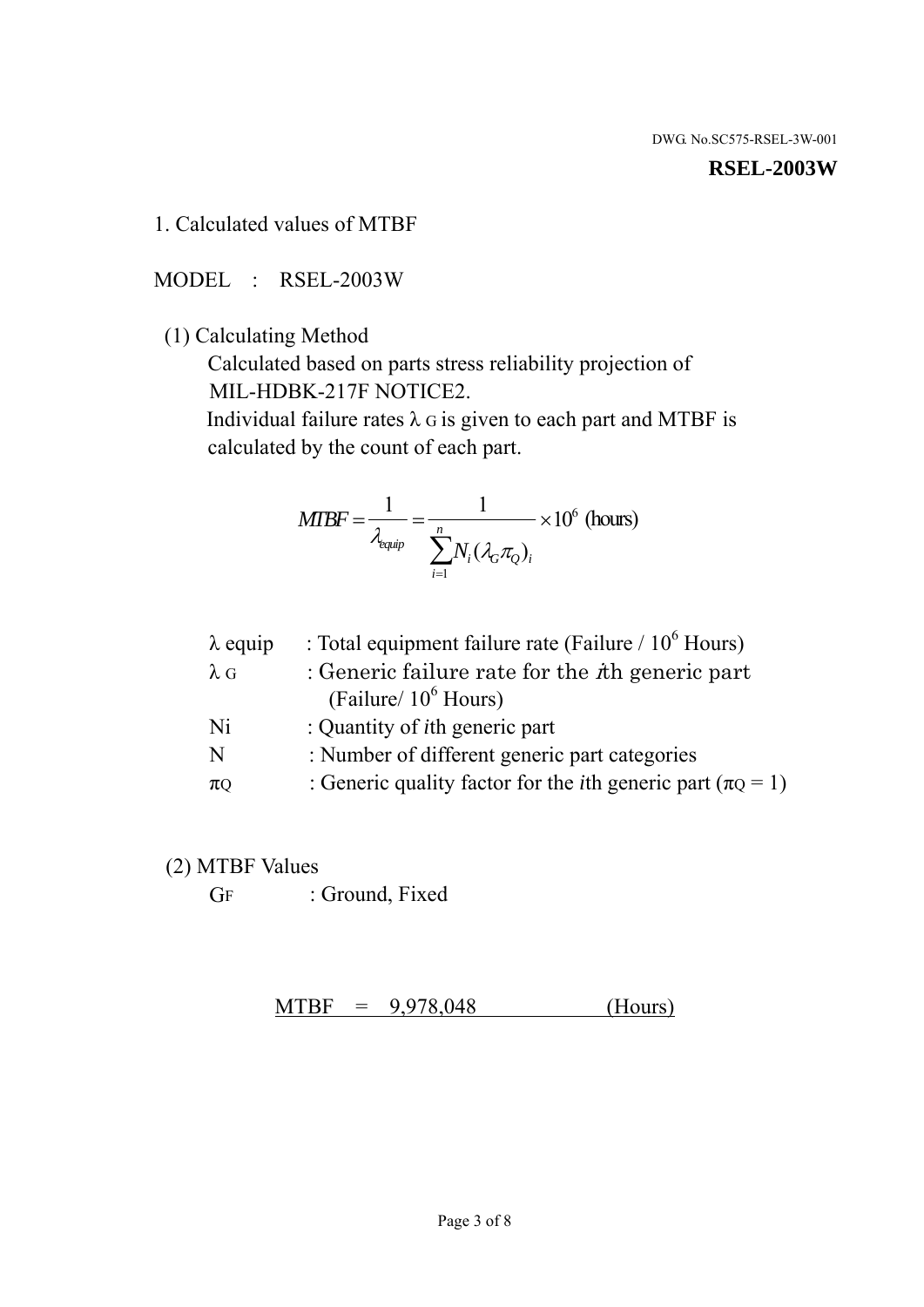#### **RSEL-2003W**

2. Vibration Test

## MODEL : RSEL-2003W (Representation Product : RSEL-2006W)

- (1) Vibration Test Class Frequency Variable Endurance Test
- (2) Equipment Used Controller VS-1000-6, Vibrator 905-FN ( IMV CORP.)
- (3) The Number of D.U.T. (Device Under Test) 5 units
- (4) Test Condition
	- · Frequency : 10~55Hz
	- · Amplitude : 1.5mm, Sweep for 1 min.
	- · Dimension and times : X, Y and Z directions for 2 hours each.

## (5) Test Method

Fix the D.U.T. on the fitting-stage

# (6) Test Results

PASS

#### Typical Sample Data

| . .                                |                                                         |                  |                     |                     |
|------------------------------------|---------------------------------------------------------|------------------|---------------------|---------------------|
| Check item                         | Spec.                                                   |                  | <b>Before Test</b>  | After Test          |
|                                    | Differential Mode: 25dBmin.                             | 1 MHz            | 47.70               | 47.24               |
|                                    |                                                         | 30 MHz           | 60.94               | 59.16               |
| Attenuation (dB)                   | Common Mode: 25dBmin.                                   | 1 MHz            | 37.62               | 37.84               |
|                                    |                                                         | $10 \text{ MHz}$ | 55.26               | 55.38               |
| Leakage Current (mA)               | Line1<br>$1mA$ max. $(250V, 60Hz)$<br>Line <sub>2</sub> |                  | 0.30                | 0.29                |
|                                    |                                                         | 0.30             | 0.29                |                     |
| DC Resistance $(m\Omega)$          | $80m \Omega$ max.                                       |                  | 24.96               | 25.50               |
| <b>Test Voltage</b>                | $L-L: 1768Vdc$ 60s.                                     |                  | OK                  | OK.                 |
|                                    | $L-E$ : 2500Vac 60s.                                    |                  |                     |                     |
| Isolation Resistance ( $M\Omega$ ) | $100M \Omega$ min. (500Vdc 60s)                         |                  | $3.9 \times 10^{6}$ | $4.5 \times 10^{6}$ |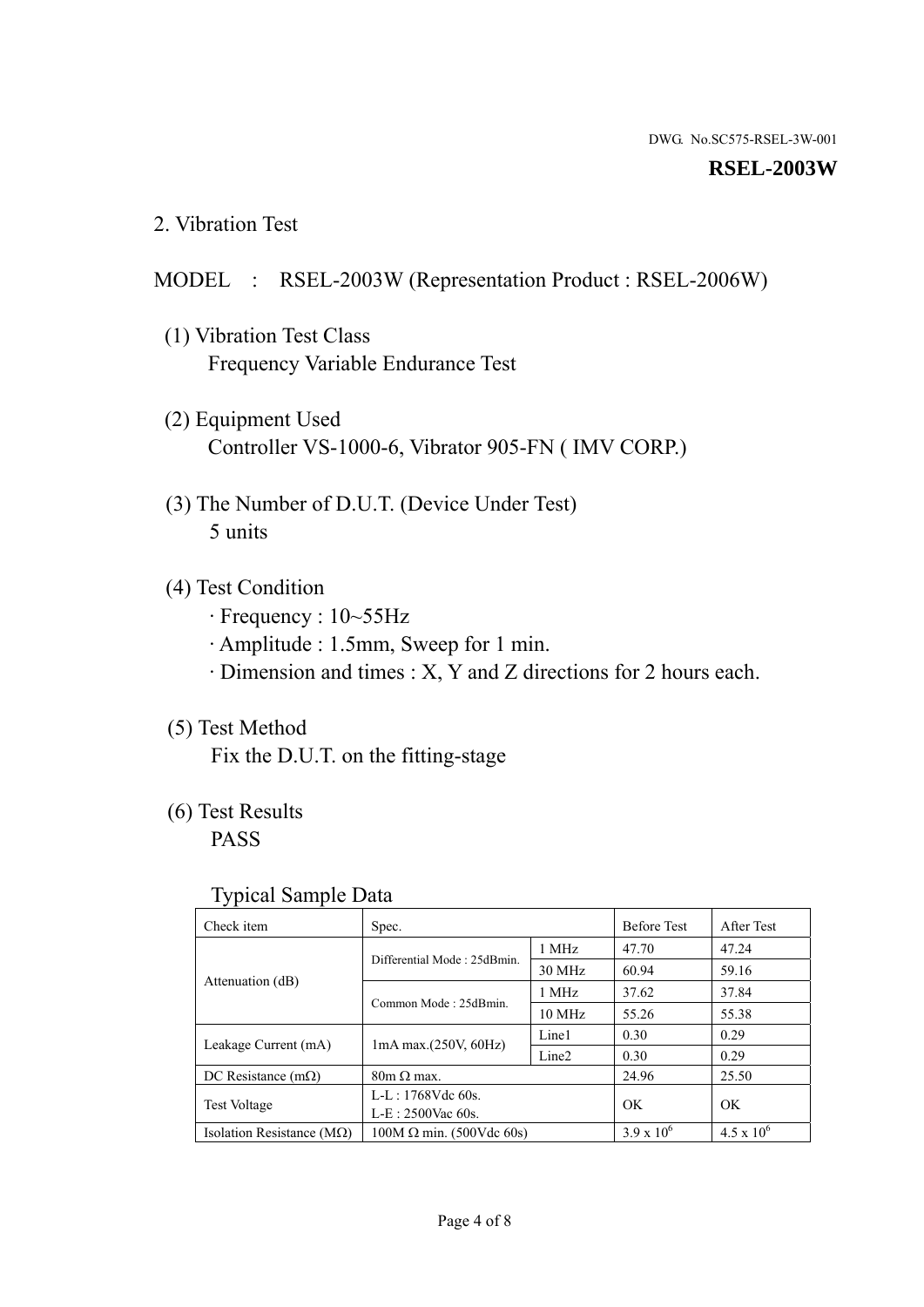1 cycle

30min.

3min.

30min.

3. Heat Cycle Test

# MODEL : RSEL-2003W (Representation Product : RSEL-2006W)

- (1) Equipment Used TEMPERATURE CHAMBER TSA-71H-W (ESPEC CORP.)
- (2) The Number of D.U.T. (Device Under Test) 5 units
- (3) Test Conditions
	- · Ambient Temperature : -25~+85°C · Test Cycles : 100cycles
- (4) Test Method

 Before the test check if there is no abnormal characteristics and put the D.U.T. in the testing chamber. Then test it in the above cycles, After the test is completed leave it for 1 hour at room temperature and check it if there is no abnormal each characteristics.

 $+85$ °C

 $-25^{\circ}$ C

(5) Test Results

PASS

| <b>Typical Sample Data</b> |  |  |
|----------------------------|--|--|
|----------------------------|--|--|

| Check item                         | Spec.                                                                                               |        | <b>Before Test</b> | After Test          |
|------------------------------------|-----------------------------------------------------------------------------------------------------|--------|--------------------|---------------------|
|                                    | Differential Mode: 25dBmin.                                                                         | 1 MHz  | 47.64              | 47.86               |
|                                    |                                                                                                     | 30 MHz | 58.32              | 59.54               |
| Attenuation (dB)                   | Common Mode: 25dBmin.                                                                               | 1 MHz  | 37.94              | 39.00               |
|                                    |                                                                                                     | 10 MHz | 54.52              | 56.02               |
|                                    | Line1<br>$1mA$ max. $(250V, 60Hz)$<br>Line <sub>2</sub><br>$80m \Omega$ max.<br>$L-L: 1768Vdc$ 60s. |        | 0.30               | 0.33                |
| Leakage Current (mA)               |                                                                                                     |        | 0.29               | 0.34                |
| DC Resistance $(m\Omega)$          |                                                                                                     |        | 25.54              | 25.18               |
| <b>Test Voltage</b>                |                                                                                                     |        | OK                 | OK                  |
|                                    | $L-E: 2500$ Vac 60s.                                                                                |        |                    |                     |
| Isolation Resistance ( $M\Omega$ ) | $100M \Omega$ min. (500Vdc 60s)                                                                     |        | $4.9 \times 10^6$  | $4.2 \times 10^{6}$ |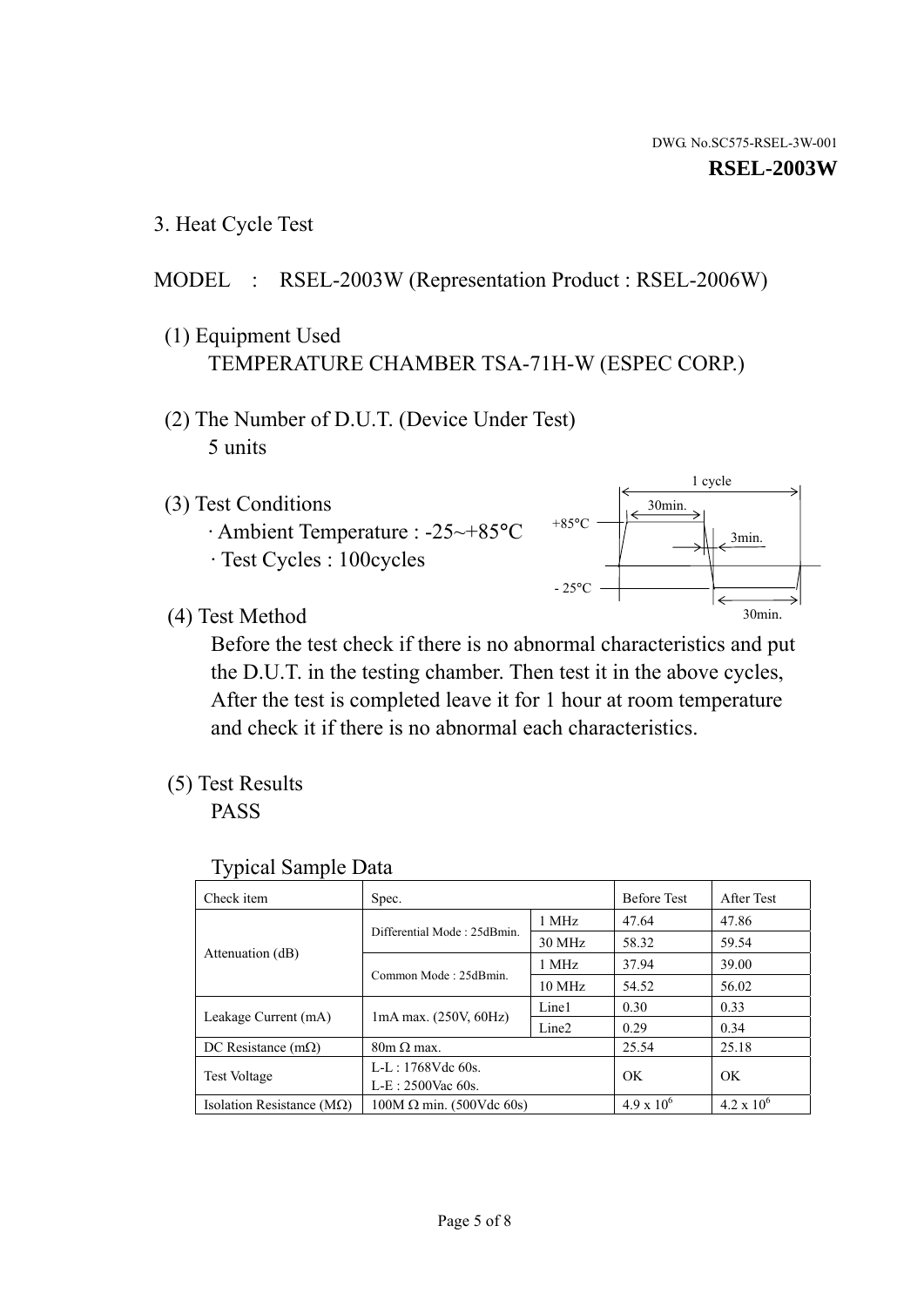4. Humidity Test

# MODEL : RSEL-2003W (Representation Product : RSEL-2006W)

- (1) Equipment Used TEMP. & HUMID. CHAMBER PR-4KT (ESPEC CORP.)
- (2) The Number of D.U.T. (Device Under Test) 5 units

## (3) Test Conditions

- · Ambient Temperature : +40°C
- · Test Time : 500 hours
- · Ambient Humidity : 90~95% RH No Dewdrop

# (4) Test Method

 Before the test check if there is no abnormal characteristics and put the D.U.T. in the testing chamber. Then test it in the above conditions. After the test is completed leave it for 1 hour at room temperature and check it if there is no abnormal each characteristics.

# (5) Test Results

PASS

| ╯┸                                 |                                                                                 |                  |                     |                     |
|------------------------------------|---------------------------------------------------------------------------------|------------------|---------------------|---------------------|
| Check item                         | Spec.                                                                           |                  | <b>Before Test</b>  | After Test          |
|                                    |                                                                                 | 1 MHz            | 47.84               | 45.98               |
|                                    | Differential Mode: 25dBmin.                                                     | 30 MHz           | 55.40               | 55.92               |
| Attenuation (dB)                   | Common Mode: 25dBmin.                                                           | 1 MHz            | 37.24               | 37.92               |
|                                    |                                                                                 | $10 \text{ MHz}$ | 53.44               | 54.30               |
|                                    | Line1<br>$1mA$ max. $(250V, 60Hz)$<br>Leakage Current (mA)<br>Line <sub>2</sub> |                  | 0.29                | 0.29                |
|                                    |                                                                                 |                  | 0.30                | 0.28                |
| DC Resistance $(m\Omega)$          | $80m \Omega$ max.                                                               |                  | 25.32               | 25.60               |
| <b>Test Voltage</b>                | $L-L: 1768Vdc$ 60s.                                                             |                  | OK                  | OK.                 |
|                                    | $L-E: 2500$ Vac 60s.                                                            |                  |                     |                     |
| Isolation Resistance ( $M\Omega$ ) | $100M \Omega$ min. (500Vdc 60s)                                                 |                  | $4.3 \times 10^{6}$ | $4.9 \times 10^{6}$ |

#### Typical Sample Data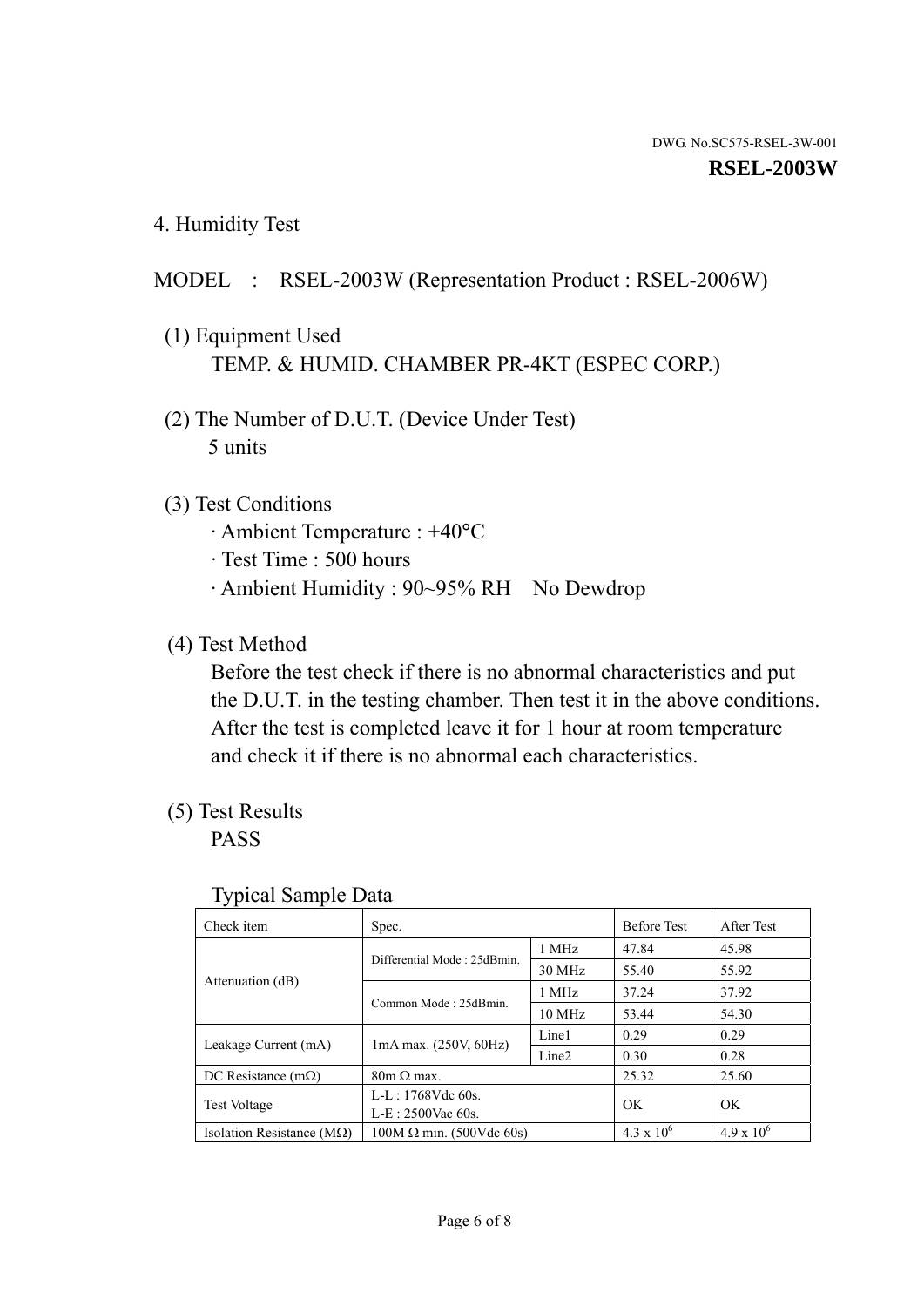5. High Temperature Resistance Test

### MODEL : RSEL-2003W (Representation Product : RSEL-2006W)

- (1) Equipment Used TEMPERATURE CHAMBER PHH-300 ( ESPEC CORP.)
- (2) The Number of D.U.T. (Device Under Test) 5 units
- (3) Test Conditions
	- · Ambient Temperature : +55°C
	- · Test Time : 500 hours
	- · Operating : DC 6A
- (4) Test Method

 Before the test check if there is no abnormal characteristics and put the D.U.T. in the testing chamber. Then test it in the above conditions. After the test is completed leave it for 1 hour at room temperature and check it if there is no abnormal each characteristics.

(5) Test Results

PASS

| ╯┸                                 |                                 |                   |                     |                     |
|------------------------------------|---------------------------------|-------------------|---------------------|---------------------|
| Check item                         | Spec.                           |                   | <b>Before Test</b>  | After Test          |
|                                    | Differential Mode: 25dBmin.     | 1 MHz             | 47.32               | 47.38               |
|                                    |                                 | 30 MHz            | 55.64               | 57.74               |
| Attenuation (dB)                   | Common Mode: 25dBmin.           | 1 MHz             | 37.52               | 38.78               |
|                                    |                                 | 10 MHz            | 54.78               | 56.06               |
| Leakage Current (mA)               | $1mA$ max. $(250V, 60Hz)$       | Line1             | 0.30                | 0.30                |
|                                    |                                 | Line <sub>2</sub> | 0.31                | 0.31                |
| DC Resistance $(m\Omega)$          | $80m \Omega$ max.               |                   | 25.10               | 25.44               |
| <b>Test Voltage</b>                | $L-L: 1768Vdc$ 60s.             |                   | OK                  | OK                  |
|                                    | $L-E: 2500$ Vac 60s.            |                   |                     |                     |
| Isolation Resistance ( $M\Omega$ ) | $100M \Omega$ min. (500Vdc 60s) |                   | $4.4 \times 10^{6}$ | $5.1 \times 10^{6}$ |

#### Typical Sample Data